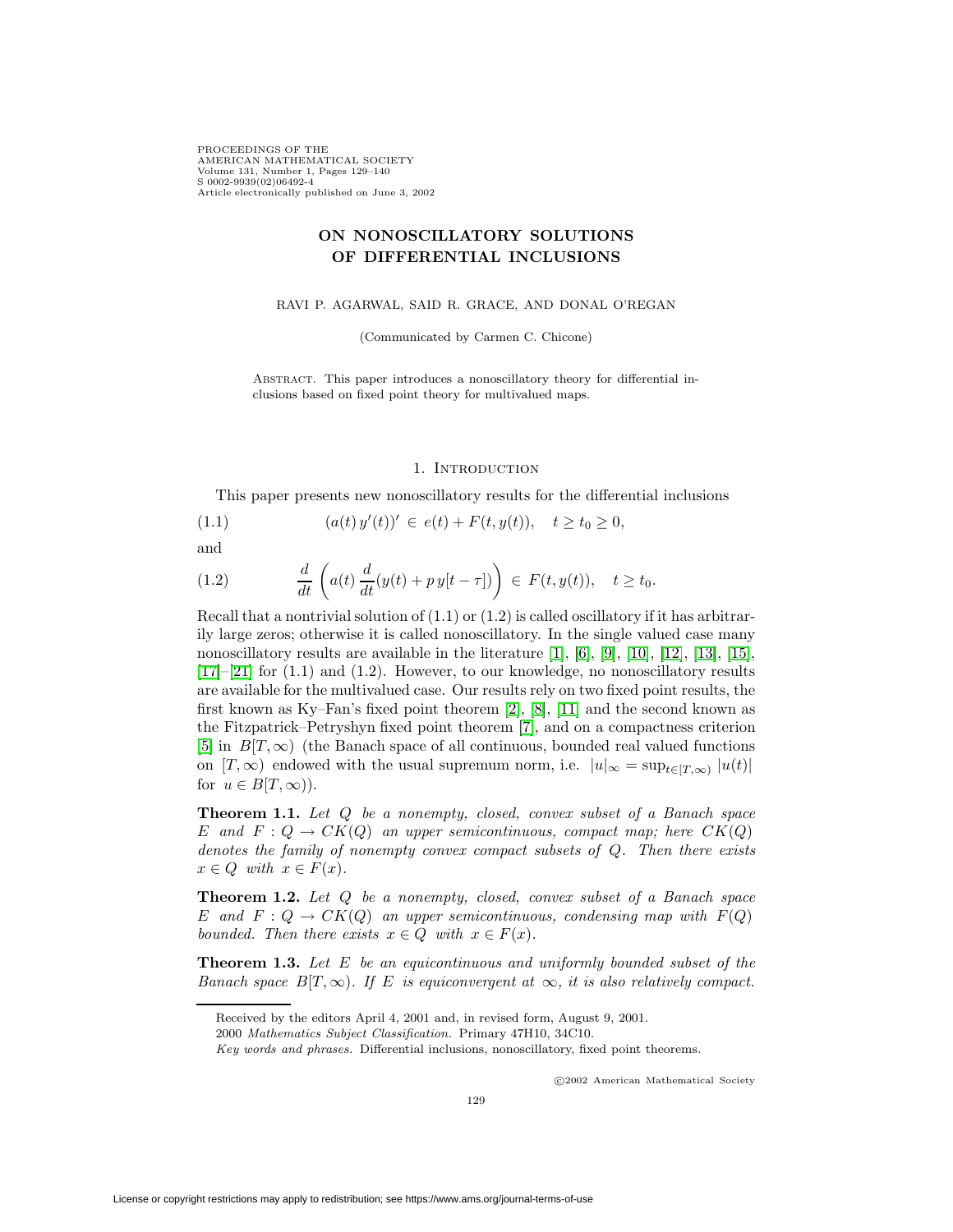### 2. Differential inclusions

In this section we discuss the differential inclusion

(2.1) 
$$
(a(t) y'(t))' \in e(t) + F(t, y(t)), \quad t \ge t_0 \ge 0;
$$

the functions  $a$  and  $e$  are single valued and  $F$  is a multifunction. For our first result we assume the following conditions hold:

(2.2) 
$$
a \in C([t_0, \infty), \mathbf{R}^+),
$$

$$
(2.3) \t\t e \in L^1([t_0, \infty), \mathbf{R}^+),
$$

(2.4) 
$$
\exists \eta \in C([t_0, \infty), \mathbf{R}) \text{ with } (a(t) \eta'(t))' = e(t) \text{ for a.e. } t \ge t_0
$$

and

$$
(2.5)
$$
\n
$$
\begin{cases}\nF : [t_0, \infty) \times \mathbf{R} \to CK(\mathbf{R}) \text{ is a } L^1\text{-Carathéodory} \\
\text{multifunction. By this we mean:} \\
(a) \text{ for each measurable } u : [t_0, \infty) \to \mathbf{R}, \text{ the map} \\
t \mapsto F(t, u(t)) \text{ has measurable single valued selections,} \\
(b) \text{ for a.e. } t \in [t_0, \infty), \text{ the map } u \mapsto F(t, u) \\
\text{is upper semicontinuous,} \\
(c) \text{ for each } r > 0 \text{ there exists } h_r \in L^1[t_0, \infty) \text{ with} \\
|F(t, u)| \le h_r(t) \text{ for a.e. } t \in [t_0, \infty) \text{ and all } u \in \mathbf{R} \text{ with} \\
|u| \le r; \text{ here } |F(x, u)| = \sup\{|v| : v \in F(x, u)\}\n\end{cases}
$$

and

(2.6) 
$$
\inf_{t \in [t_0,\infty)} \eta(t) > -\infty.
$$

Remark 2.1. In (2.5), part (a) could be replaced by: the map  $t \mapsto F(t, u)$  is measurable for all  $u \in \mathbf{R}$ .

Now let  $\beta \in \mathbf{R}$  be such that

(2.7) 
$$
\beta > - \inf_{t \in [t_0, \infty)} \eta(t),
$$

and let  $d > 0$  be such that

(2.8) 
$$
\beta + \inf_{t \in [t_0, \infty)} \eta(t) \ge d.
$$

**Theorem 2.1.** Suppose  $(2.2)$ – $(2.6)$  hold, and let  $\beta$  (respectively d) be chosen as in  $(2.7)$  (respectively  $(2.8)$ ). Also assume the following three conditions are satisfied:

(2.9) 
$$
F: [t_0, \infty) \times (0, \infty) \to CK([0, \infty)),
$$

(2.10) 
$$
\exists M > d \quad with \quad M > \beta + \sup_{t \ge t_0} \eta(t),
$$

and

(2.11) 
$$
\int^{\infty} \frac{1}{a(s)} \int_{s}^{\infty} \sup_{w \in [d,M]} |F(t,w)| dt ds < \infty.
$$

Then there is a nonoscillatory solution y of

$$
(a(t) y'(t))' \in e(t) + F(t, y(t)), \quad t \geq T,
$$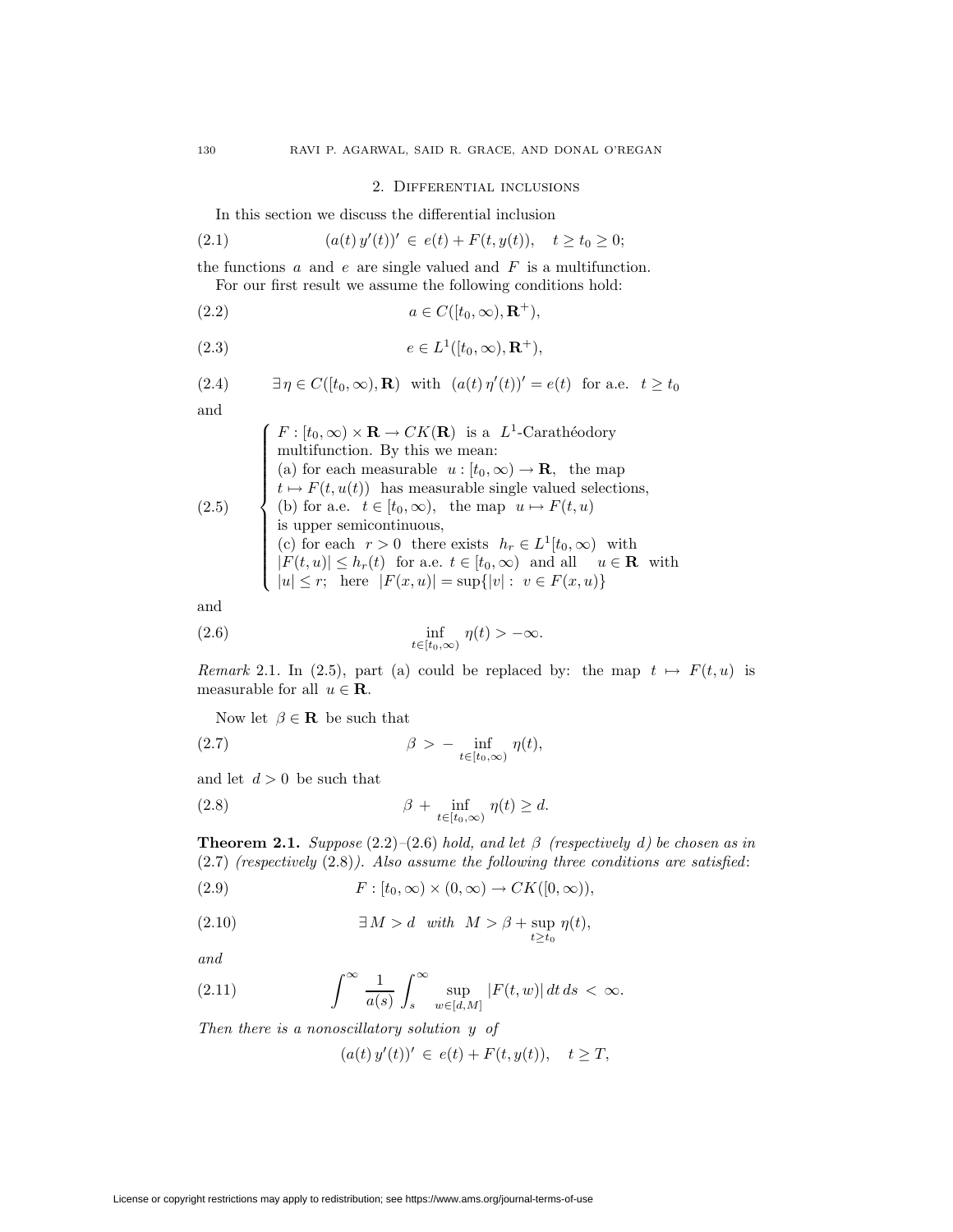with

$$
\lim_{t \to \infty} (y(t) - \eta(t)) = \beta \quad \text{and} \quad \lim_{t \to \infty} a(t) (y(t) - \eta(t))' = 0;
$$

here  $T$  is chosen as in  $(2.12)$ .

*Proof.* From (2.11) there exists  $T \ge t_0$  with

$$
(2.12) \qquad \int_T^{\infty} \frac{1}{a(s)} \int_s^{\infty} \sup_{w \in [d,M]} |F(t,w)| dt ds \leq M - \left[\beta + \sup_{t \geq T} \eta(t)\right].
$$

We wish to apply Theorem 1.1 with  $E = (B[T, \infty), |.|_{\infty})$  and

$$
Q = \{ y \in B[T, \infty) : d \le y(t) \le M \text{ for } t \ge T \}.
$$

Clearly Q is closed and convex. Also if  $y \in Q$ , then for  $t \geq T$  we have from (2.9) and the definition of Q that

$$
0 \le u(t) \le \sup_{w \in [d,M]} |F(t,w)| \text{ for each } u(t) \in F(t,y(t)).
$$

Define a mapping  $N: Q \to \mathcal{P}(E)$  (the power set of E) by (here  $y \in Q$ )

$$
N y(t) = \beta + \eta(t) + \int_t^{\infty} \frac{1}{a(s)} \int_s^{\infty} F(x, y(x)) dx ds \text{ for } t \ge T.
$$

In fact [\[4,](#page-10-6) p. 777, Proposition 1.1] guarantees that  $N: Q \to C(E)$ ; here  $C(E)$ denotes the family of nonempty, convex subsets of  $E$ . We first show

$$
(2.13) \t\t N:Q\to C(Q).
$$

For notational purposes for any  $y \in Q$  let

$$
\mathcal{F}(y) = \left\{ u \in L^1[T, \infty) : u(t) \in F(t, y(t)) \text{ for a.e. } t \in [T, \infty) \right\}.
$$

Let  $y \in Q$ , and take  $w \in N y$ . Then there exists  $\tau \in \mathcal{F}(y)$  with

$$
w(t) = \beta + \eta(t) + \int_t^{\infty} \frac{1}{a(s)} \int_s^{\infty} \tau(x) dx ds \text{ for } t \ge T.
$$

Then for  $t \geq T$  we have from (2.12) that

$$
w(t) \leq \beta + \sup_{t \geq T} \eta(t) + \int_{t}^{\infty} \frac{1}{a(s)} \int_{s}^{\infty} \sup_{w \in [d,M]} |F(t, w)| dt ds
$$
  

$$
\leq \beta + \sup_{t \geq T} \eta(t) + \left[ M - \left\{ \beta + \sup_{t \geq T} \eta(t) \right\} \right] = M.
$$

As a result  $w(t) \leq M$  for  $t \geq T$  for each  $w \in N y$ . On the other hand if  $t \geq T$ we have

$$
w(t) \ge \beta + \eta(t) \ge \beta + \inf_{t \ge t_0} \eta(t) \ge d.
$$

As a result  $w(t) \geq d$  for  $t \geq T$  for each  $w \in N y$ . Thus (2.13) holds.

Next we show

(2.14) 
$$
N:Q \to C(Q)
$$
 is a compact map.

To see this we will use Theorem 1.3. For  $y \in Q$  let  $G(y) = Ny - \eta$ . Take any  $y \in Q$  and  $w \in G(y)$ . Then there exists  $\tau \in \mathcal{F}(y)$  with

$$
w(t) = \beta + \int_t^{\infty} \frac{1}{a(s)} \int_s^{\infty} \tau(x) dx ds \text{ for } t \ge T.
$$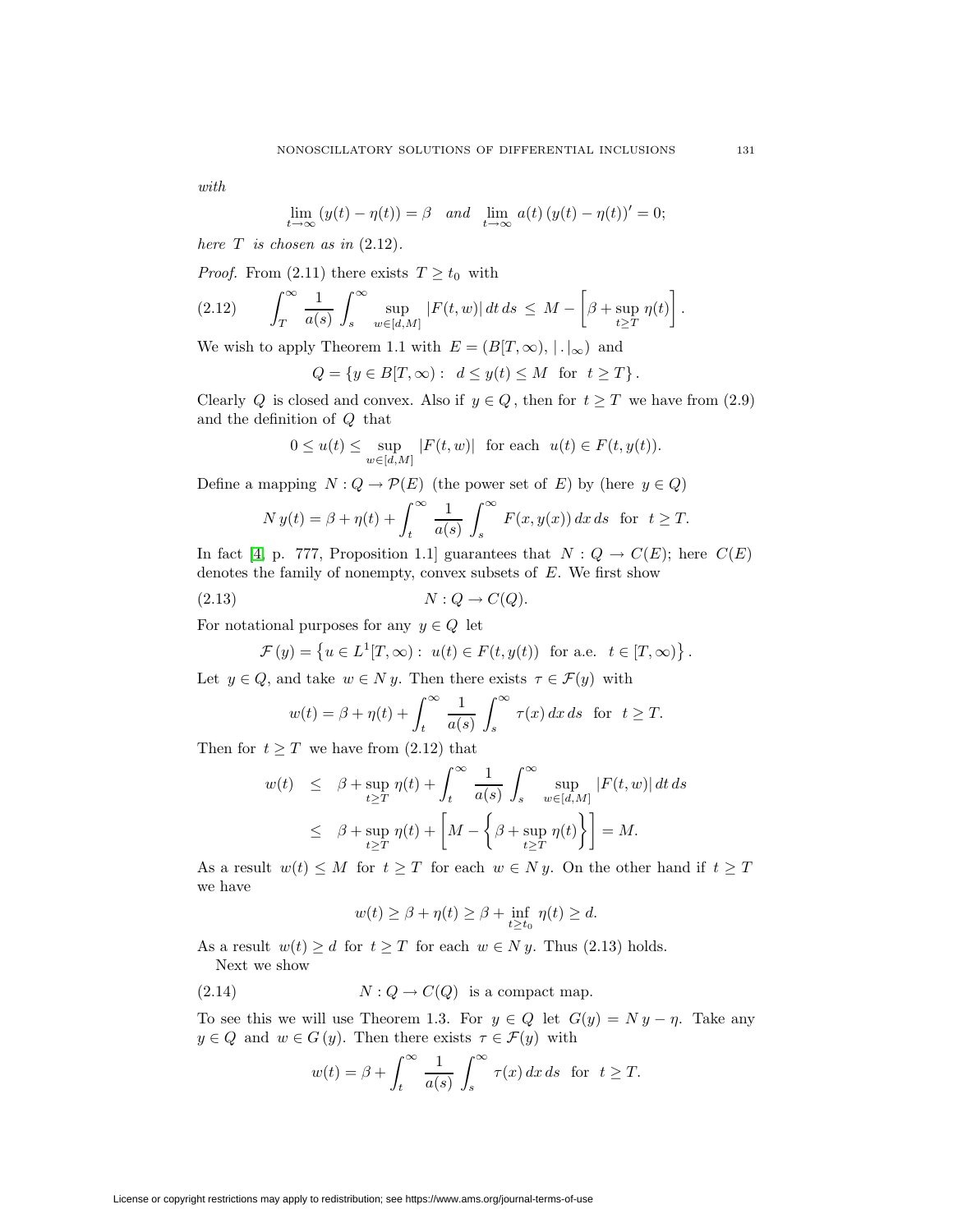Now since  $N: Q \to C(Q)$  we have for  $t \geq T$  that

$$
w(t) \leq M + \max \left\{ |d - \beta|, |M - \beta| \right\},\
$$

and so for each  $w \in G y$  we have that

$$
|w|_{\infty} = \sup_{t \in [T,\infty)} |w(t)| \le M + \max\left\{|d-\beta|, |M-\beta|\right\} \text{ for each } y \in Q.
$$

Thus the set

 $Y = \{Ny - \theta : y \in Q\}$  is a uniformly bounded subset of  $B[T, \infty)$ .

Also for each  $t > T$  we have

(2.15) 
$$
|w(t) - \beta| \leq \int_t^{\infty} \frac{1}{a(s)} \int_s^{\infty} \sup_{w \in [d,M]} |F(x, w)| dx ds
$$

for  $w \in G_y$ ,  $y \in Q$ . Now (2.11) and (2.15) guarantee that the set Y is equiconvergent at  $\infty$ . Also for  $t_1$ ,  $t_2$  with  $T \le t_1 \le t_2$  we have

$$
|w(t_2) - w(t_1)| \le \int_{t_1}^{t_2} \frac{1}{a(s)} \int_s^{\infty} \sup_{w \in [d,M]} |F(x,w)| dx ds
$$

for  $w \in G y$ ,  $y \in Q$ . Now Theorem 1.3 guarantees that Y is relatively compact in  $B[T,\infty)$ , and as a result (2.14) holds.

It remains to show that

 $(2.16)$   $N: Q \to CK(Q)$  is an upper semicontinuous map.

From (2.16) and [\[2,](#page-10-2) p. 465] it is sufficient to show that the graph of N,  $\mathcal{G}(N)$ , is closed. Consider  $(x_n, y_n) \in \mathcal{G}(N)$  with  $(x_n, y_n) \to (x, y)$ ; here  $n \in N_0 = \{1, 2, ...\}$ . We must show  $x \in N y$ . Fix  $t \in [T, \infty)$ . Note  $|y|_{\infty} \leq M$ ,  $|y_n|_{\infty} \leq M$  for  $n \in N_0$ , since y,  $y_n \in Q$  for  $n \in N_0$ . Also there exists  $v_n \in \mathcal{F}(y_n)$  with

(2.17) 
$$
x_n(t) = \beta + \eta(t) + \int_t^{\infty} \frac{1}{a(s)} \int_s^{\infty} v_n(x) dx ds
$$

$$
= \beta + \eta(t) + \int_t^{\infty} v_n(x) \int_t^x \frac{1}{a(s)} ds dx.
$$

We must show that there exists  $u \in \mathcal{F}(y)$  with

$$
x(t) = \beta + \eta(t) + \int_t^{\infty} \frac{1}{a(s)} \int_s^{\infty} u(x) dx ds.
$$

Notice (2.5) guarantees that there exists an  $h_M \in L^1[T,\infty)$  with  $|v_n(s)| \leq h_M(s)$ for a.e.  $s \in [T, \infty)$ . Consider  $\{v_n\}_{n \in N_0}$ . Take  $k \in N_0$  and  $k > t$ . From (2.17) we have

(2.18)

$$
\left| x_n(t) - \beta - \eta(t) - \int_t^k v_n(x) \int_t^x \frac{1}{a(s)} ds dx \right| \leq \int_k^\infty h_M(x) \int_t^x \frac{1}{a(s)} ds dx.
$$

A standard result from the literature [\[16,](#page-11-8) Proposition 1.4] guarantees that  $\mathcal{F}_k$ :  $B[T,k] = C[T,k] \rightarrow L^{1}[T,k]$  is upper semicontinuous with respect to the weak topology (w–u.s.c.) and also weakly completely continuous; here  $\mathcal{F}_k$  is given by

$$
\mathcal{F}_k(w) = \left\{ u \in L^1[T, k] : \ u(t) \in F(t, w(t)) \text{ for a.e. } t \in [T, k] \right\}.
$$

Now since  $v_n \in \mathcal{F}_k(y_n)$  for  $n \in N_0$ , there exists a  $u_k \in L^1[T, k]$  and a subsequence of S of  $N_0$  with  $v_n$  converging weakly in  $L^1[T,k]$  to  $u_k$  (i.e.  $v_n \to u_k$  in  $L^1[T,k]$ ) as  $n \to \infty$  in S. Now  $y_n \to y$  in  $C[T, k]$  and  $v_n \to u_k$  in  $L^1[T, k]$  as  $n \to \infty$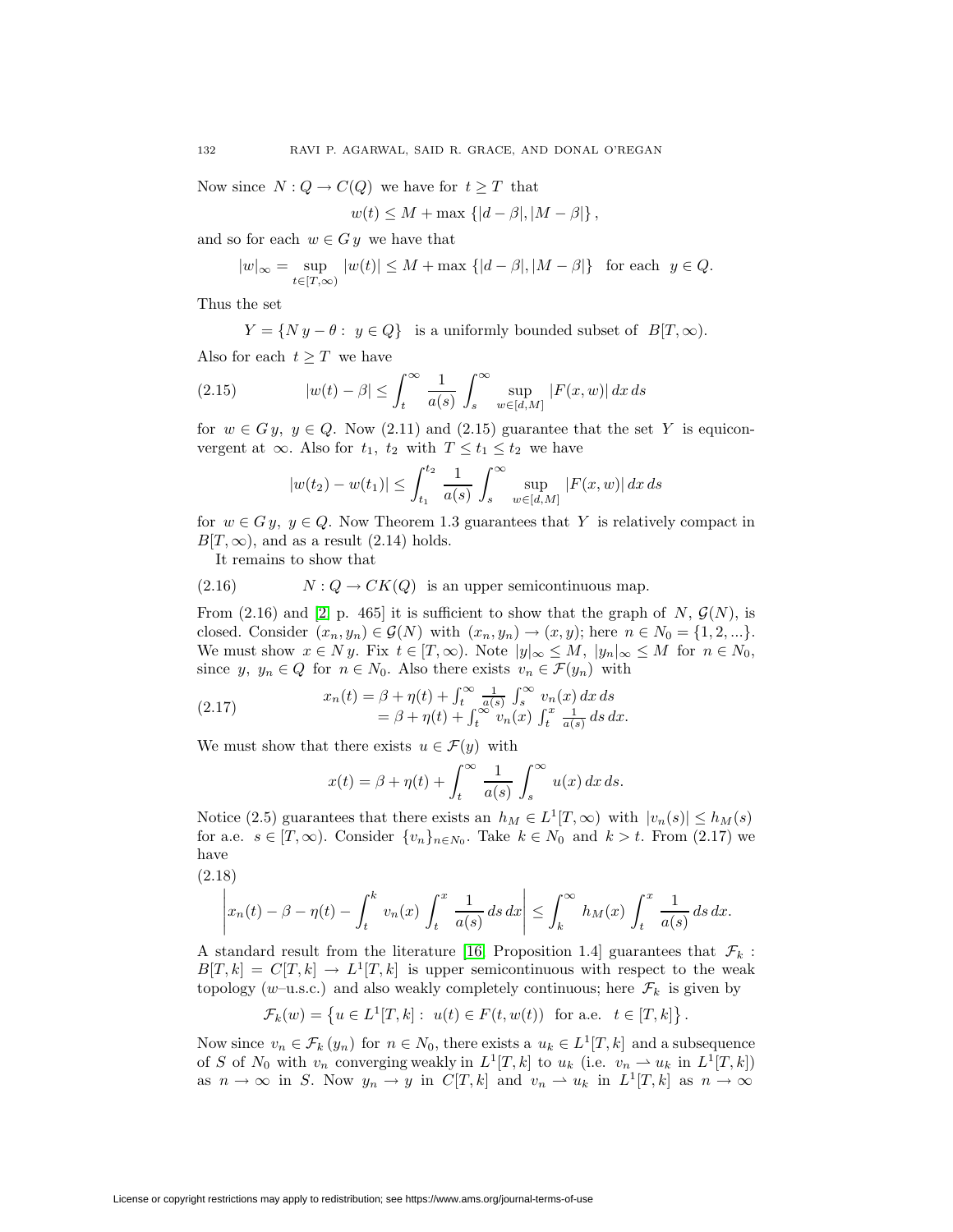in S, together with  $v_n \in \mathcal{F}_k(y_n)$  for  $n \in S$  and  $\mathcal{F}_k : C[T, k] \to L^1[T, k]$  w-u.s.c., implies that

$$
(2.19) \t\t u_k \in \mathcal{F}_k(y).
$$

Note as well that  $|y|_k = \sup_{s \in [T,k]} |y(s)| \leq M, |y_n|_k \leq M$  for  $n \in S$ , and  $|u_k(x)| \leq$  $h_M(x)$  for a.e.  $x \in [T, k]$ . Let  $n \to \infty$  through S in (2.18) to obtain (2.20)

$$
\left| x(t) - \beta - \eta(t) - \int_t^k u_k(x) \int_t^x \frac{1}{a(s)} ds dx \right| \leq \int_k^\infty h_M(x) \int_t^x \frac{1}{a(s)} ds dx.
$$

Similarly we can show that there exists  $u_{k+1} \in L^1[T, k+1]$  and a subsequence of S, say  $S_1$ , with  $v_n \rightharpoonup u_{k+1}$  in  $L^1[T, k+1]$  as  $n \to \infty$  in  $S_1$  and with  $u_{k+1} \in \mathcal{F}_{k+1}(y)$ . Of course this implies  $v_n \rightharpoonup u_{k+1}$  in  $L^1[T, k]$  as  $n \to \infty$  in  $S_1$ so  $u_{k+1}(x) = u_k(x)$  for a.e.  $x \in [T, k]$ . In addition note  $|u_{k+1}(x)| \leq h_M(x)$  for a.e.  $x \in [T, k+1]$ . Continue and construct  $u_{k+2}, u_{k+3}, \ldots$ . For  $l \in \{k, k+1, \ldots\} \equiv P$  let  $u_l^*(x)$  be any extension to  $[T, \infty)$  of  $u_l$  with  $|u_l^*(x)| \le h_M(x)$  for a.e.  $x \in (l, \infty)$ . Also let

$$
\mathcal{F}_l^{\star}(w) = \{ v \in L^1[T, \infty) : \quad v(x) \in F(x, w(x)) \text{ for a.e. } x \in [T, l],
$$
  

$$
|v(x)| \le h_M(x) \text{ for a.e. } x \in [T, \infty) \}.
$$

Now  $\{u_l^*\}_{l\in P}$  is a weakly compact sequence in  $L^1[T,\infty)$  (see [\[3\]](#page-10-7) or [\[5\]](#page-10-5)) so there exists a subsequence which converges weakly to a function  $u \in L^1[T,\infty)$ . Note  $u(x) = u_k(x)$  for a.e.  $x \in [T, k]$  since  $u_{k+m}(x) = u_k(x)$  for a.e.  $x \in [T, k]$ , here  $m \in N_0$ . This together with  $(2.20)$  yields

(2.21)

$$
\left| x(t) - \beta - \eta(t) - \int_t^k u(x) \int_t^x \frac{1}{a(s)} ds dx \right| \leq \int_k^\infty h_M(x) \int_t^x \frac{1}{a(s)} ds dx.
$$

We next claim that

(2.22) 
$$
\mathcal{F}(y) = \bigcap_{l \in K} \mathcal{F}_l^{\star}(y) \text{ (here } K = \{[T] + 1, [T] + 2, ...\})
$$

(and  $\mathcal{F}(w)$  is nonempty, closed and convex). Note first that  $|y|_{\infty} \leq M$  so  $|F(x,y(x))| \leq h_M(x)$  for a.e.  $x \in [T,\infty)$ . Let  $y_k$  be the restriction to the interval [T, k],  $k \in N_0$ , of y. Note [\[8,](#page-10-3) [11\]](#page-11-7) or [\[14\]](#page-11-9) that

$$
\mathcal{F}_k(y_k) = \{ v \in L^1[T, k] : v(x) \in F(x, y_k(x)) \text{ for a.e. } x \in [T, k] \}
$$

is closed in  $L^1[T, k]$  for all  $k \in K$ . Let

$$
\mathcal{F}_k^{\star}(y_k) = \{ v \in L^1[T, \infty) : \quad v \in \mathcal{F}_k(y_k) \text{ for } x \in [T, k] \}
$$
  
and 
$$
v(x) = 0 \text{ for } x > k \}.
$$

It is immediate that  $\mathcal{F}_k^{\star}(y_k)$  is a closed set in  $L^1[T,\infty)$  for each  $k \in K$ . Let

$$
R_k = \{ v \in L^1[T, \infty) : \quad v(x) = 0 \text{ for } x \in [T, k],
$$

$$
|v(x)| \le h_M(x) \text{ for a.e. } x \in (k, \infty) \}
$$

and notice it is clear that

$$
\mathcal{F}_{k}^{\star}(y)=\mathcal{F}_{k}^{\star}(y_{k})\,\oplus\,R_{k}.
$$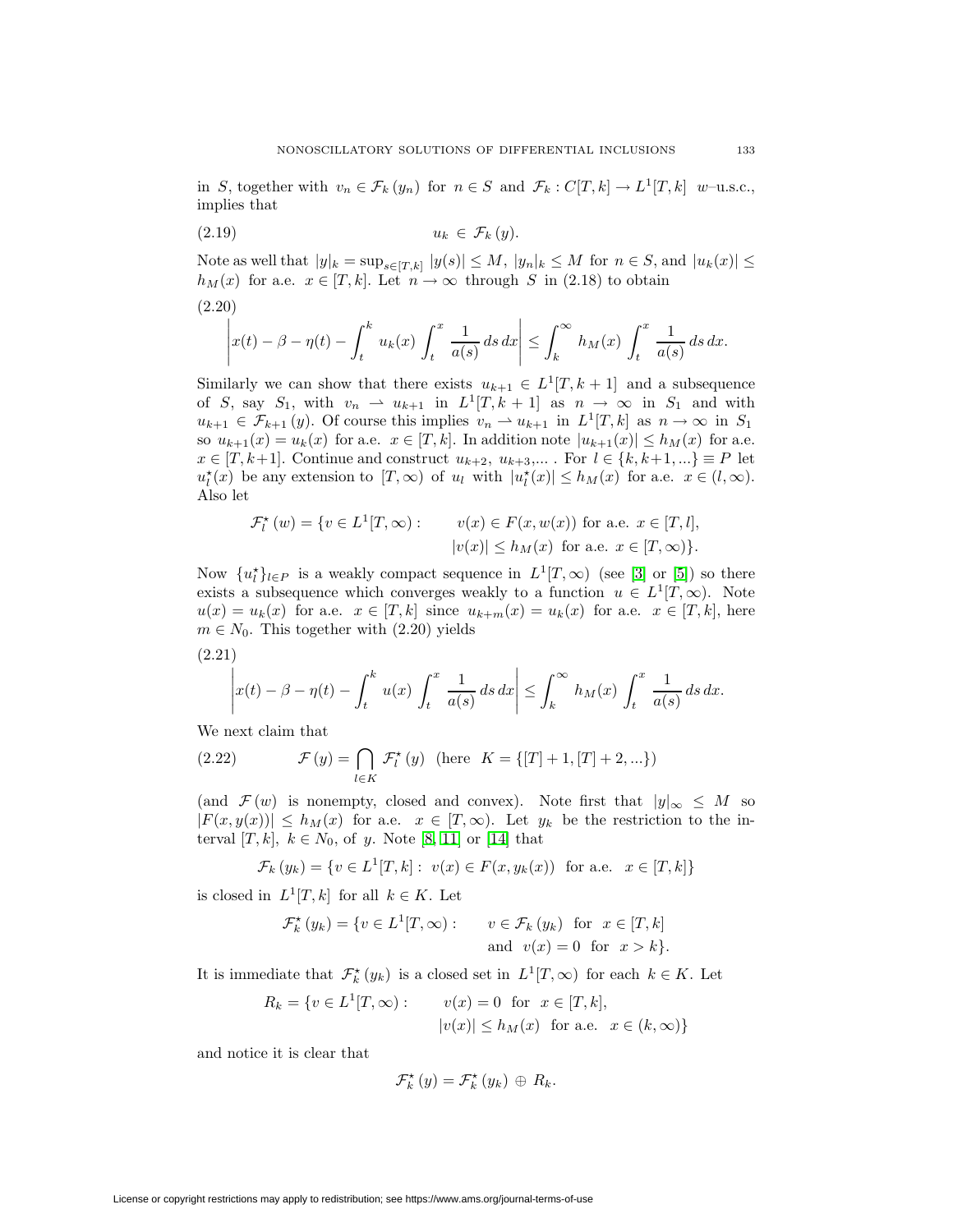It is clear that  $\mathcal{F}_k^*(y)$  is a closed set in  $L^1[T,\infty)$ . Also for each  $k \in K$  we have  $\mathcal{F}(y) \subseteq \mathcal{F}_k^{\star}(y)$  and so

$$
\mathcal{F}\left(y\right)\subseteq\bigcap_{l\in K}\,\mathcal{F}_{l}^{\star}\left(y\right).
$$

On the other hand if  $v \in \mathcal{F}_l^{\star}(y)$  for each  $l \in K$ , then  $v(x) \in F(x, y(x))$  for a.e.  $x \in [T, \infty)$  and so

$$
\bigcap_{l\in K} \mathcal{F}_{l}^{\star}(y) \subseteq \mathcal{F}(y).
$$

Thus (2.22) holds and also  $\mathcal{F}(y)$  is a closed subset of  $L^1[T,\infty)$ . Now since u belongs to  $\bigcap_{l \in K} \mathcal{F}_l^*(y)$  (note for each  $l \in K$  that  $u \in \mathcal{F}_l^*(y)$ ) we have  $u \in \mathcal{F}(y)$ . Let  $k \to \infty$  in (2.21) to obtain

$$
x(t) - \beta - \eta(t) - \int_t^\infty u(x) \int_t^x \frac{1}{a(s)} ds dx = 0,
$$

and so

$$
x(t) = \beta + \eta(t) + \int_t^{\infty} \frac{1}{a(s)} \int_s^{\infty} u(x) dx ds.
$$

Consequently  $\mathcal{G}(N)$  is closed, so  $N: Q \to C(Q)$  is an upper semicontinuous map (see [\[2,](#page-10-2) p. 465]); in fact (2.14) guarantees that  $N: Q \to CK(Q)$ .

Theorem 1.1 guarantees that there exists  $y \in Q$  with  $y \in N y$ . That is for every  $t\geq T\,$  we have

$$
y(t) \in \beta + \eta(t) + \int_t^{\infty} \frac{1}{a(s)} \int_s^{\infty} F(x, y(x)) dx ds,
$$

and so

$$
(a(t) y'(t))' \in e(t) + F(t, y(t))
$$
 for a.e.  $t \geq T$ .

In addition

$$
|y(t) - \eta(t) - \beta| \le \int_t^\infty \frac{1}{a(s)} \int_s^\infty \sup_{w \in [d,M]} |F(x, w)| dx ds
$$
  

$$
\to 0 \text{ as } t \to \infty
$$

and

$$
|a(t) [y(t) - \eta(t)]'| \le \int_t^\infty \sup_{w \in [d,M]} |F(x, w)| dx \to 0 \text{ as } t \to \infty.
$$

 $\Box$ 

We next show that we can obtain an existence result for  $(2.1)$  if  $(2.9)$  is replaced by

(2.23) 
$$
F: [t_0, \infty) \times (0, \infty) \to CK((-\infty, 0]).
$$

**Theorem 2.2.** Suppose  $(2.2)$ – $(2.6)$  and  $(2.23)$  hold, and let  $\beta$  (respectively d) be chosen as in  $(2.7)$  (respectively  $(2.8)$ ). Also assume the following two conditions are satisfied:

(2.24) 
$$
\exists K > 1 \text{ and } \exists M > \frac{d}{K} \text{ with } M \ge \beta + \sup_{t \ge t_0} \eta(t)
$$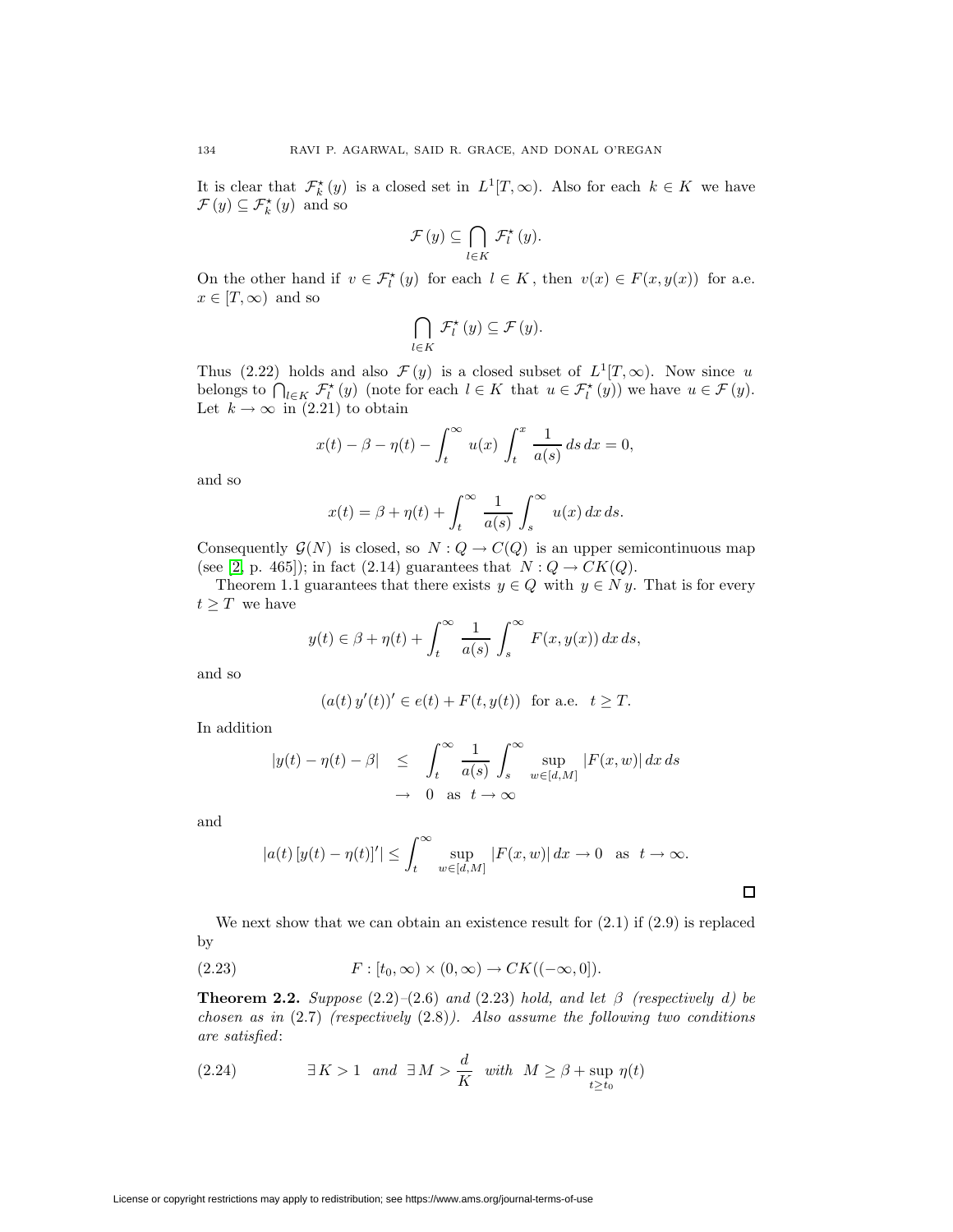and

(2.25) 
$$
\int_{-\infty}^{\infty} \frac{1}{a(s)} \int_{s}^{\infty} \sup_{w \in \left[\frac{d}{K}, M\right]} |F(t, w)| dt ds < \infty.
$$

Then there is a nonoscillatory solution y of

$$
(a(t) y'(t))' \in e(t) + F(t, y(t)), \quad t \ge T,
$$

with

$$
\lim_{t \to \infty} (y(t) - \eta(t)) = \beta \quad and \quad \lim_{t \to \infty} a(t) (y(t) - \eta(t))' = 0;
$$

here  $T$  is chosen as in  $(2.26)$ .

*Proof.* From (2.25) there exists  $T \ge t_0$  with

(2.26) 
$$
\int_T^{\infty} \frac{1}{a(s)} \int_s^{\infty} \sup_{w \in \left[\frac{d}{K}, M\right]} |F(t, w)| dt ds \le \left(\frac{K - 1}{K}\right) d.
$$

We will apply Theorem 1.1 with  $E = (B[T, \infty), | \cdot |_{\infty})$  and

$$
Q = \left\{ y \in B[T, \infty) : \begin{array}{l} \frac{d}{K} \le y(t) \le M \ \ \text{for} \ \ t \ge T \end{array} \right\}
$$

Let  $N$  and  $\mathcal F$  be as in Theorem 2.1. First we show

$$
(2.27) \t\t\t N:Q\to C(Q).
$$

Let  $y \in Q$ , and take  $w \in N y$ . Then there exists  $\tau \in \mathcal{F}(y)$  with

$$
w(t) = \beta + \eta(t) + \int_t^{\infty} \frac{1}{a(s)} \int_s^{\infty} \tau(x) dx ds \text{ for } t \ge T.
$$

If  $t \geq T$  we also have

$$
w(t) \geq \beta + \eta(t) - \int_{T}^{\infty} \frac{1}{a(s)} \int_{s}^{\infty} \sup_{w \in \left[\frac{d}{K}, M\right]} |F(t, w)| dt ds
$$
  
\n
$$
\geq \beta + \inf_{t \geq T} \eta(t) - \left(\frac{K - 1}{K}\right) d
$$
  
\n
$$
\geq d - \left(\frac{K - 1}{K}\right) d = \frac{d}{K}.
$$

As a result  $w(t) \geq \frac{d}{K}$  for  $t \geq T$  for each  $w \in N y$ . On the other hand for  $t \geq T$ we have

$$
w(t) \le \beta + \eta(t) \le \beta + \sup_{t \ge T} \eta(t) \le M.
$$

As a result  $w(t) \leq M$  for  $t \geq T$  for each  $w \in N y$ . Thus (2.27) holds. Essentially the same reasoning as in Theorem 2.1 guarantees that

$$
N: Q \to CK(Q)
$$
 is an upper semicontinuous, compact map.

Apply Theorem 1.1 to deduce the result.

 $\Box$ 

Notice that it is easy to remove assumption (2.23) (respectively (2.9)) in Theorem 2.2 (respectively Theorem 2.1) if we combine the analysis of both theorems. In this case (2.24) has to be adjusted slightly.

.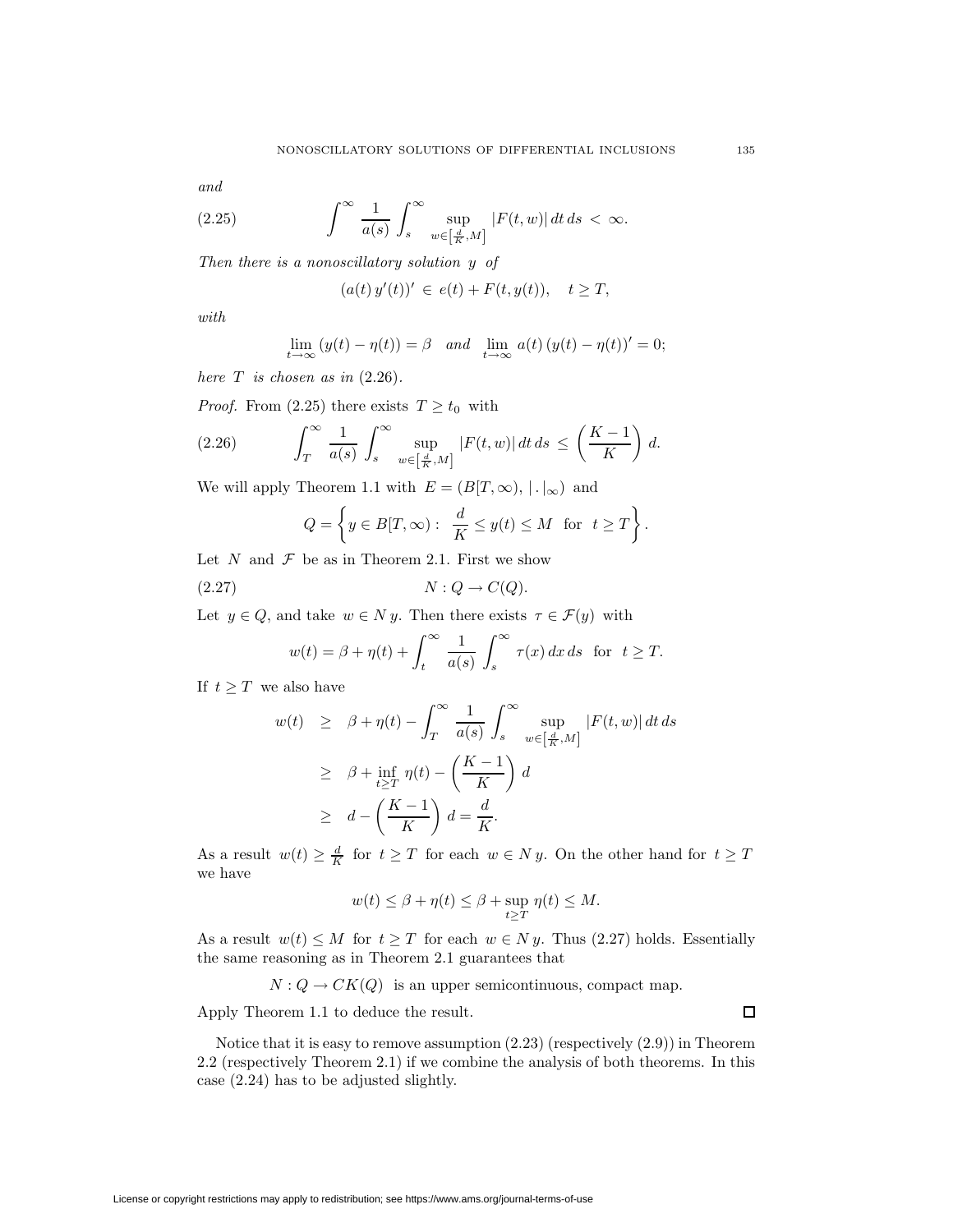**Theorem 2.3.** Suppose  $(2.2)$ – $(2.6)$  hold, and let  $\beta$  (respectively d) be chosen as in  $(2.7)$  (respectively  $(2.8)$ ). Also assume that the following two conditions are satisfied:

(2.28) 
$$
\exists K > 1 \text{ and } \exists M > \frac{d}{K} \text{ with } M > \beta + \sup_{t \ge t_0} \eta(t)
$$

and

(2.29) 
$$
\int^{\infty} \frac{1}{a(s)} \int_{s}^{\infty} \sup_{w \in \left[\frac{d}{K}, M\right]} |F(t, w)| dt ds < \infty.
$$

Then there is a nonoscillatory solution y of

$$
(a(t) y'(t))' \in e(t) + F(t, y(t)), \quad t \geq T,
$$

with

$$
\lim_{t \to \infty} (y(t) - \eta(t)) = \beta \quad and \quad \lim_{t \to \infty} a(t) (y(t) - \eta(t))' = 0;
$$

here  $T$  is chosen as in  $(2.30)$ .

*Proof.* From (2.29) there exists  $T \ge t_0$  with

(2.30)

$$
\int_T^{\infty} \frac{1}{a(s)} \int_s^{\infty} \sup_{w \in \left[\frac{d}{K}, M\right]} |F(t, w)| dt ds
$$
  
\n
$$
\leq \min \left\{ \left(\frac{K-1}{K}\right) d, M - \left[\beta + \sup_{t \geq T} \eta(t)\right] \right\}.
$$

Let Q and N be as in Theorem 2.2. Let  $y \in Q$  and take  $w \in N y$ . As in Theorem 2.2 we have  $w(t) \geq \frac{d}{K}$  for  $t \geq T$  and as in Theorem 2.1 we have  $w(t) \leq M$  for  $t \geq T$ . Thus  $N: Q \to C(Q)$ .

Remark 2.2. Minor adjustments in the analysis of this section would enable us to discuss the more general differential inclusion

$$
(a(t) (b(t) y(t))')' \in e(t) + F(t, y(t)), \quad t \ge t_0 \ge 0.
$$

## 3. Neutral inclusions

In this section we discuss the neutral inclusion

(3.1) 
$$
\frac{d}{dt}\left(a(t)\frac{d}{dt}(y(t)+py[t-\tau])\right) \in F(t,y(t)), \quad t \ge t_0 \ge 0;
$$

the function a is single valued, p and  $\tau$  are constants, and F is a multifunction. For the result in this section we assume the following conditions hold:

$$
(3.2) \t\t \tau \in \mathbf{R}^+,
$$

$$
(3.3) \t\t a \in C([t_0, \infty), \mathbf{R}^+),
$$

and

(3.4) 
$$
F: [t_0, \infty) \times \mathbf{R} \to CK(\mathbf{R})
$$
 is an  $L^1$ -Carathéodory multiplication.

**Theorem 3.1.** Suppose  $(3.2)$ – $(3.4)$  hold. Also assume the following three conditions are satisfied:

(3.5) 
$$
F: [t_0, \infty) \times (0, \infty) \to CK((-\infty, 0]),
$$

$$
(3.6) \t\t\t |p| \neq 1,
$$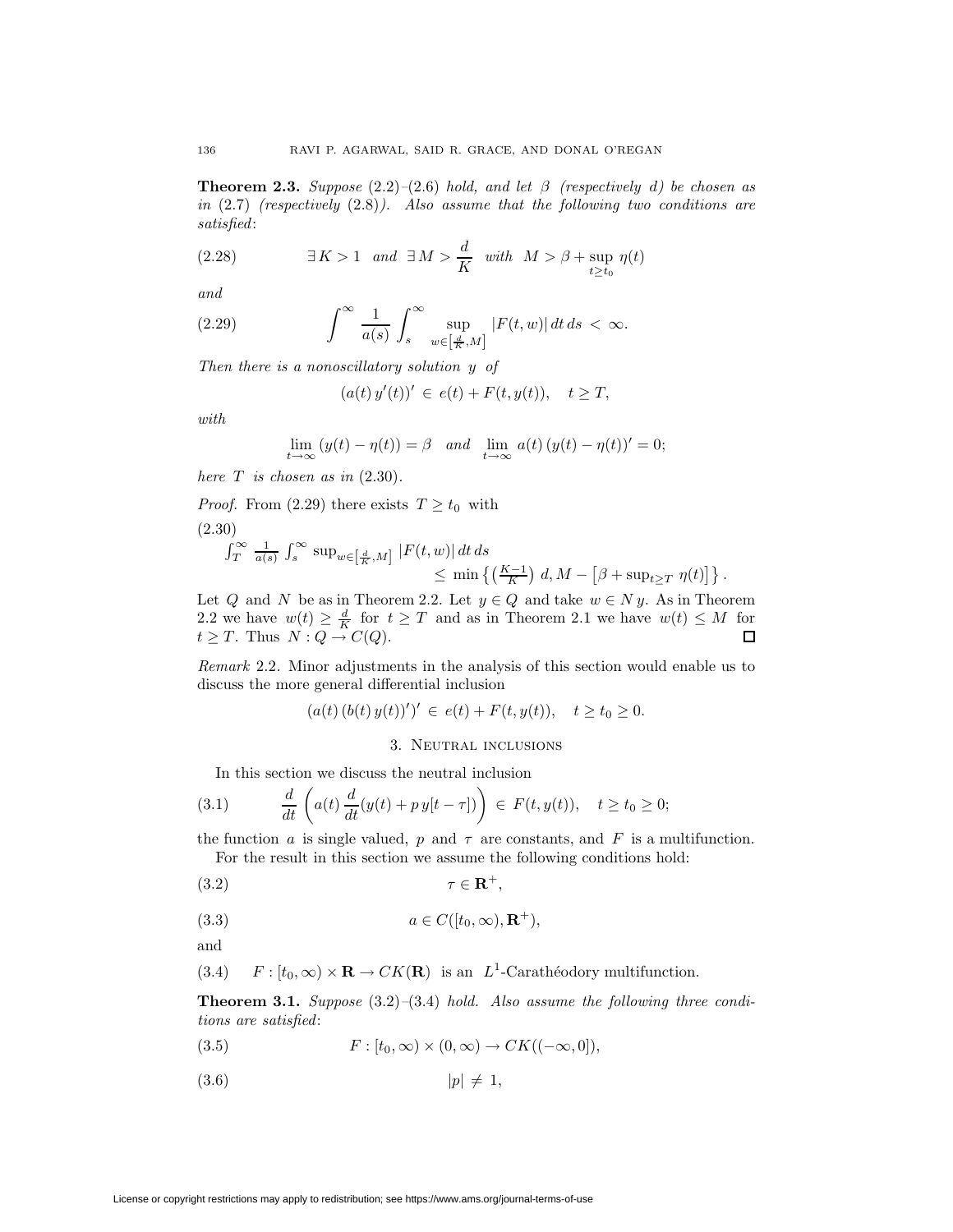and

$$
(3.7) \qquad \exists K > 0 \quad \text{with} \quad \int_{-\infty}^{\infty} \frac{1}{a(s)} \int_{s}^{\infty} \sup_{w \in \left[\frac{K}{2}, K\right]} |F(t, w)| \, dt \, ds < \infty.
$$

Then

$$
\frac{d}{dt}\left(a(t)\frac{d}{dt}(y(t)+py[t-\tau])\right) \in F(t,y(t)), \quad t \geq T,
$$

has a bounded nonoscillatory solution; here  $T \ge t_0$  is suitably chosen (see the proof of the theorem).

*Remark* 3.1. One cannot expect an analogue of Theorem 3.1 for the case  $|p|=1$ even in the neutral equation case [\[6,](#page-10-1) Chapter 5] (see also [\[1,](#page-10-0) Chapter 3] for some partial results when  $|p| = 1$ .

*Proof.* The proof will be broken into two cases, namely  $|p| < 1$  and  $|p| > 1$ .

**Case (I).**  $|p| < 1$ .

Choose  $T \ge t_0$  so that  $t - \tau > t_0$  for  $t \ge T$  and

(3.8) 
$$
\int_{T}^{\infty} \frac{1}{a(s)} \int_{s}^{\infty} \sup_{w \in \left[\frac{K}{2}, K\right]} |F(t, w)| dt ds \leq \frac{1}{4} (1 - |p|) K.
$$

Let  $T_1 = T - \tau$ . We wish to apply Theorem 1.2 with  $E = (B[T_1, \infty), \mid \cdot \mid_{\infty})$  and

$$
Q = \left\{ y \in B[T_1, \infty) : \frac{K}{2} \le y(t) \le K \text{ for } t \ge T_1 \right\}.
$$

Define the single valued map  $N_1: Q \to E$  and the multivalued map  $N_2: Q \to$  $\mathcal{P}(E)$  as follows (here  $y \in Q$ ):

$$
N_1 y(t) = \begin{cases} \frac{3}{4} (1+p) K - p y [T - \tau], T_1 \le t \le T, \\ \frac{3}{4} (1+p) K - p y [t - \tau], t \ge T, \end{cases}
$$

and

$$
N_2 y(t) = \begin{cases} \{0\}, & T_1 \le t \le T, \\ -\int_T^t \frac{1}{a(s)} \int_s^\infty F(x, y(x)) dx ds, & t \ge T. \end{cases}
$$

First we show

(3.9) 
$$
N = N_1 + N_2 : Q \to C(Q).
$$

For notational purposes for any  $y \in Q$  let

$$
\mathcal{F}(y) = \left\{ u \in L^1[T_1, \infty) : u(t) \in F(t, y(t)) \text{ for a.e. } t \in [T_1, \infty) \right\}.
$$

Let  $y \in Q$ , so  $\frac{K}{2} \leq y(t) \leq K$  for  $t \in [T_1, \infty)$ , and take  $w \in N_2 y$ . Then there exists  $\tau_0 \in \mathcal{F}(y)$  with

$$
w(t) = \begin{cases} \n\{0\}, & T_1 \le t \le T, \\ \n-f_T^t \frac{1}{a(s)} \int_s^\infty \tau_0(x) \, dx \, ds, \ t \ge T. \n\end{cases}
$$

Our discussion is broken into two subcases, namely  $0 \leq p < 1$  and  $-1 < p < 0$ .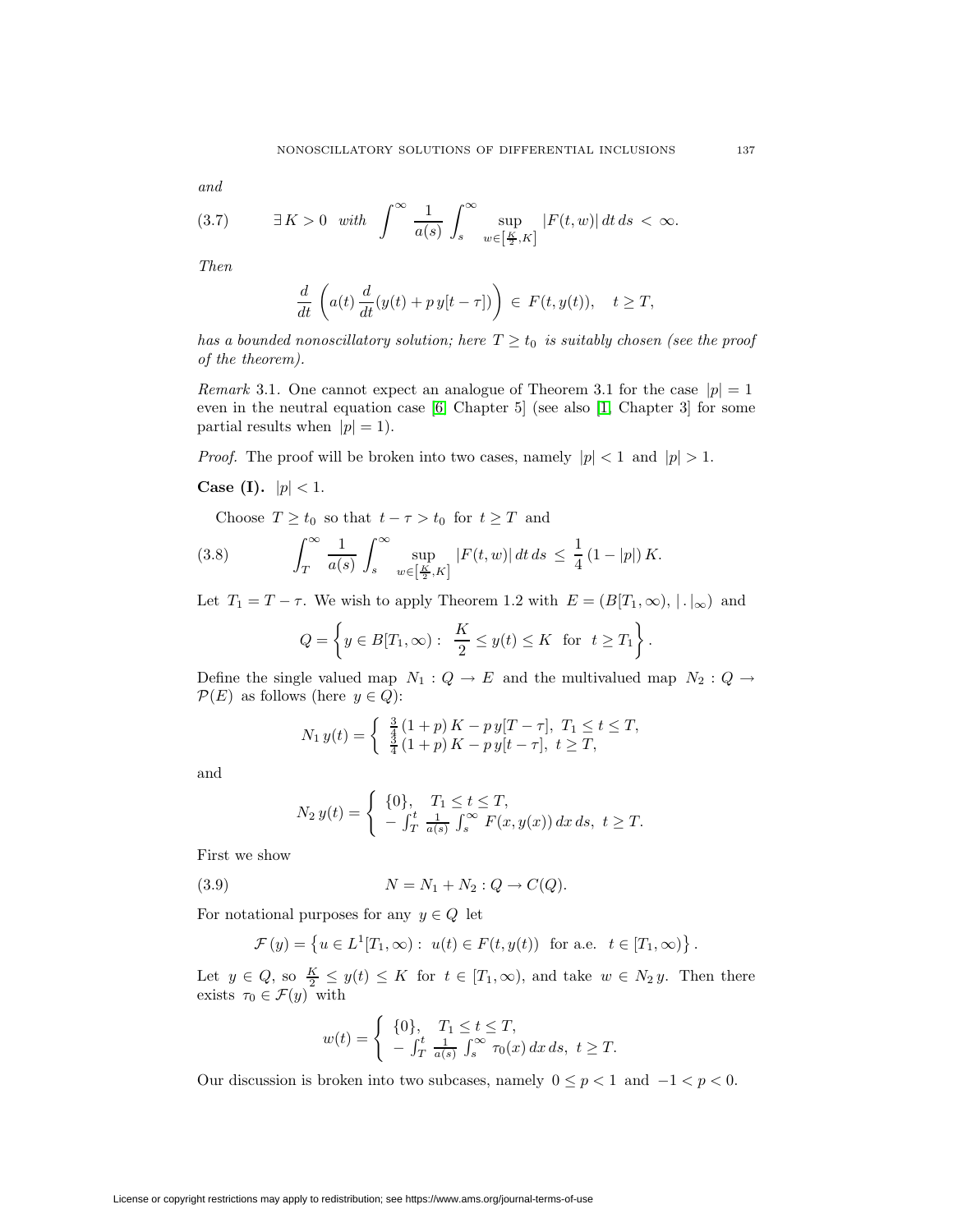Subcase (i).  $0 \leq p < 1$ .

If  $T_1 \le t \le T$ , then clearly

$$
N_1 y(t) + w(t) = \frac{3}{4} (1+p) K - py[T - \tau] \ge \frac{3}{4} (1+p) K - pK
$$

$$
= \left(\frac{3}{4} - \frac{1}{4}p\right) K \ge \frac{K}{2}
$$

and

$$
N_1 y(t) + w(t) \le \frac{3}{4} (1+p) K - p \frac{K}{2} = \left(\frac{3}{4} + \frac{1}{4}p\right) K \le K.
$$

If  $t \geq T$ , then (3.5) implies

$$
N_1 y(t) + w(t) \ge \frac{3}{4} (1+p) K - p y[t - \tau] \ge \frac{3}{4} (1+p) K - p K \ge \frac{K}{2},
$$

and (3.8) implies

$$
N_1 y(t) + w(t) \leq \frac{3}{4} (1+p) K - p y[t - \tau] + \frac{1}{4} (1-p) K
$$
  
 
$$
\leq \frac{3}{4} (1+p) K - p \frac{K}{2} + \frac{1}{4} (1-p) K = K.
$$

As a result  $\frac{K}{2} \le N_1 y(t) + w(t) \le K$  for  $t \ge T_1$  for each  $w \in N_2 y$ . Thus (3.9) holds in this case.

Subcase (ii).  $-1 < p < 0$ .

If  $\, T_1 \leq t \leq T \, ,$  then clearly

$$
N_1 y(t) + w(t) = \frac{3}{4} (1+p) K - py[T - \tau] \ge \frac{3}{4} (1+p) K - p\frac{K}{2}
$$
  
=  $\left(\frac{3}{4} + \frac{1}{4}p\right) K \ge \frac{K}{2}$ 

and

$$
N_1 y(t) + w(t) \le \frac{3}{4} (1+p) K - p K = \left(\frac{3}{4} - \frac{1}{4}p\right) K \le K.
$$

If  $t \geq T$ , then (3.5) implies

$$
N_1 y(t) + w(t) \ge \frac{3}{4} (1+p) K - p y[t - \tau] \ge \left(\frac{3}{4} + \frac{1}{4}p\right) K \ge \frac{K}{2},
$$

and (3.8) implies

$$
N_1 y(t) + w(t) \le \frac{3}{4} (1+p) K - p K + \frac{1}{4} (1+p) K = K.
$$

As a result  $\frac{K}{2} \le N_1 y(t) + w(t) \le K$  for  $t \ge T_1$  for each  $w \in N_2 y$ . Thus (3.9) holds in this case also.

Essentially the same reasoning as in Theorem 2.1 guarantees that

(3.10)  $N_2 : Q \to C(E)$  is an upper semicontinuous, compact map.

Next we claim that

(3.11) 
$$
N_1: Q \to E
$$
 is a contractive map.

To see this notice for  $y_1, y_2 \in Q$  and  $T_1 \le t \le T$  we have

$$
|N_1 y_1(t) - N_1 y_2(t)| = |p \{y_1[T - \tau] - y_2[T - \tau] \}| \le |p| |y_1 - y_2|_{\infty},
$$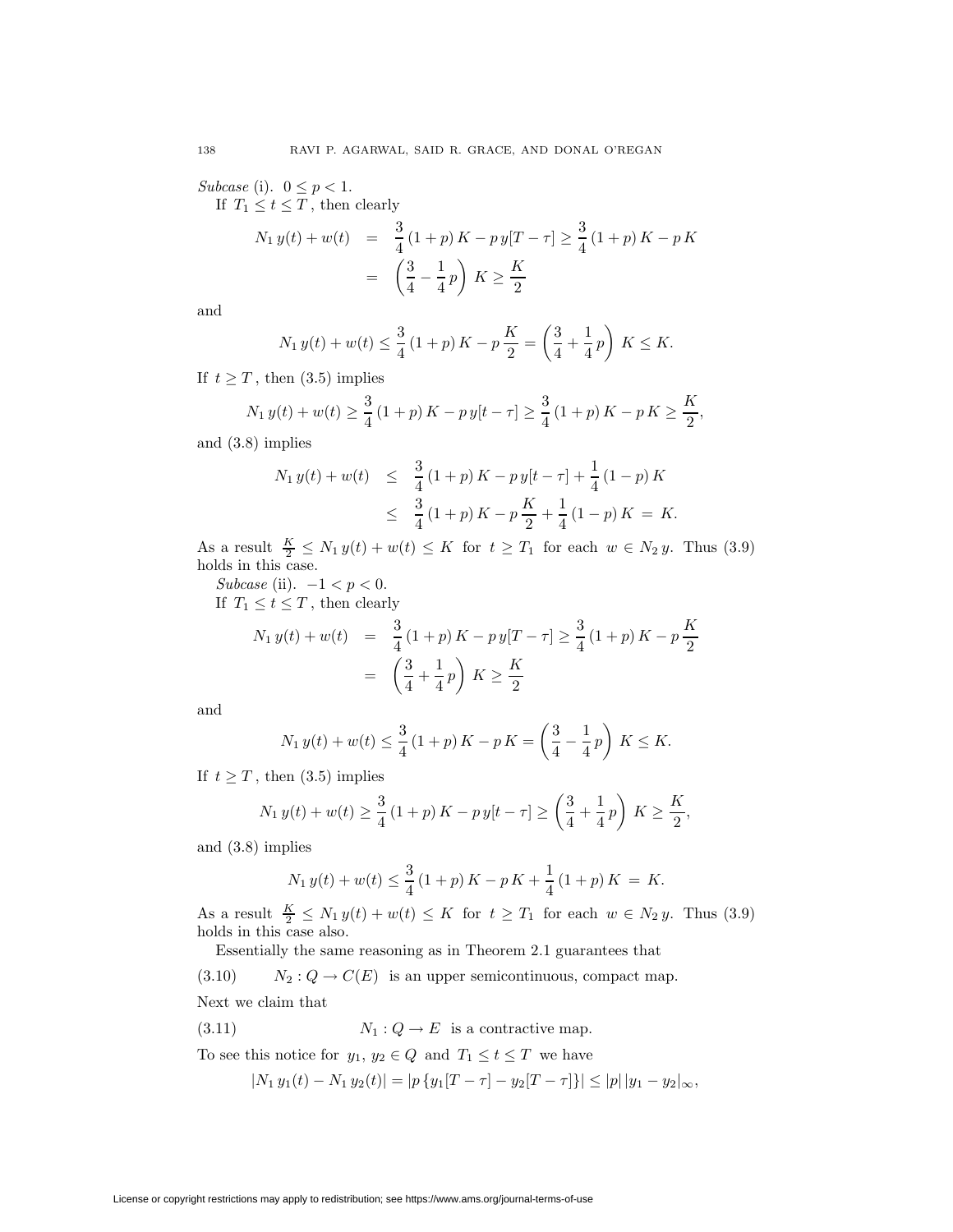whereas if  $t \geq T$  we have

$$
|N_1 y_1(t) - N_1 y_2(t)| = |p \{y_1[t - \tau] - y_2[t - \tau] \}| \le |p| \, |y_1 - y_2| \, \infty.
$$

Combining gives

$$
|N_1 y_1 - N_1 y_2|_{\infty} \le |p| |y_1 - y_2|_{\infty},
$$

so  $(3.11)$  is true since  $|p| < 1$ .

Now (3.9), (3.10) and (3.11) imply that

 $(3.12)$   $N: Q \to CK(Q)$  is an upper semicontinuous, condensing map.

Theorem 1.2 implies that there exists  $y \in Q$  with  $y \in N_1 y + N_2 y$ . Hence for  $t \geq T$  we have

$$
y(t) \in \frac{3}{4}(1+p) K - p y[t-\tau] - \int_{T}^{t} \frac{1}{a(s)} \int_{s}^{\infty} F(x, y(x)) dx ds,
$$

and we are finished.

**Case (II).**  $|p| > 1$ .

Choose  $T \ge t_0$  so that  $t - \tau > t_0$  for  $t \ge T$  and

$$
\int_T^{\infty} \frac{1}{a(s)} \int_s^{\infty} \sup_{w \in \left[\frac{K}{2}, K\right]} |F(t, w)| dt ds \leq \frac{1}{4} (|p| - 1) K.
$$

Let  $T_1 = T - \tau$ . Let E and Q be as in Case (I). Define  $N_1 : Q \to E$  and  $N_2: Q \to \mathcal{P}(E)$  as follows (here  $y \in Q$ ):

$$
N_1 y(t) = \begin{cases} \frac{3}{4} \left( \frac{1+p}{p} \right) K - \frac{1}{p} y[T + \tau], \ T_1 \le t \le T, \\ \frac{3}{4} \left( \frac{1+p}{p} \right) K - \frac{1}{p} y[t + \tau], \ t \ge T, \end{cases}
$$

and

$$
N_2 y(t) = \begin{cases} \{0\}, & T_1 \le t \le T, \\ -\frac{1}{p} \int_{T+\tau}^{t+\tau} \frac{1}{a(s)} \int_s^{\infty} F(x, y(x)) dx ds, & t \ge T. \end{cases}
$$

A slight modification of the argument in Case (I) guarantees that  $N: Q \to CK(Q)$ is an upper semicontinuous, condensing map. Now apply Theorem 1.2.  $\Box$ 

#### **REFERENCES**

- <span id="page-10-0"></span>[1] R.P. Agarwal, S.R. Grace and D. O'Regan, Oscillation theory for second order dynamic equations, Taylor & Francis, to appear.
- <span id="page-10-2"></span>[2] C.D. Aliprantis and K.C. Border, Infinite dimensional analysis, *Springer Verlag*, 1994. MR **96k:**[46001](http://www.ams.org/mathscinet-getitem?mr=96k:46001)
- <span id="page-10-7"></span><span id="page-10-6"></span>[3] J.P. Aubin and A. Cellina, Differential inclusions, *Springer*, Berlin, 1984. MR **85j:**[49010](http://www.ams.org/mathscinet-getitem?mr=85j:49010)
- [4] M. Cecchi, M. Marini and P. Zecca, Existence of bounded solutions for multivalued differential systems, *Nonlinear Analysis*, **9** (1985), 775–786. MR **86j:**[34012](http://www.ams.org/mathscinet-getitem?mr=86j:34012)
- <span id="page-10-5"></span>[5] N. Dunford and J. Schwartz, Linear Operators, *Interscience*, New York, 1958. Reprint MR **90g:**[47001a](http://www.ams.org/mathscinet-getitem?mr=90g:47001a)
- <span id="page-10-1"></span>[6] L.H. Erbe, Q.K. Kong and B.G. Zhang, Oscillation theory for functional differential equations, *Marcel Dekker*, New York, 1995. MR **96c:**[34147](http://www.ams.org/mathscinet-getitem?mr=96c:34147)
- <span id="page-10-4"></span>[7] P.M. Fitzpatrick and W.V. Petryshyn, Fixed point theorems for multivalued noncompact acyclic mappings, *Pacific Jour. Math*., **54** (1974), 17–23. MR **53:**[8973](http://www.ams.org/mathscinet-getitem?mr=53:8973)
- <span id="page-10-3"></span>[8] M. Frigon, Théorèmes d'existence de solutions d'inclusions différentielles, *Topological Methods in Differential Equations and Inclusions* (edited by A. Granas and M. Frigon), NATO ASI Series C, **Vol 472**, *Kluwer Acad. Publ.*, Dordrecht, 1995, 51–87. MR **96m:**[34025](http://www.ams.org/mathscinet-getitem?mr=96m:34025)

License or copyright restrictions may apply to redistribution; see https://www.ams.org/journal-terms-of-use